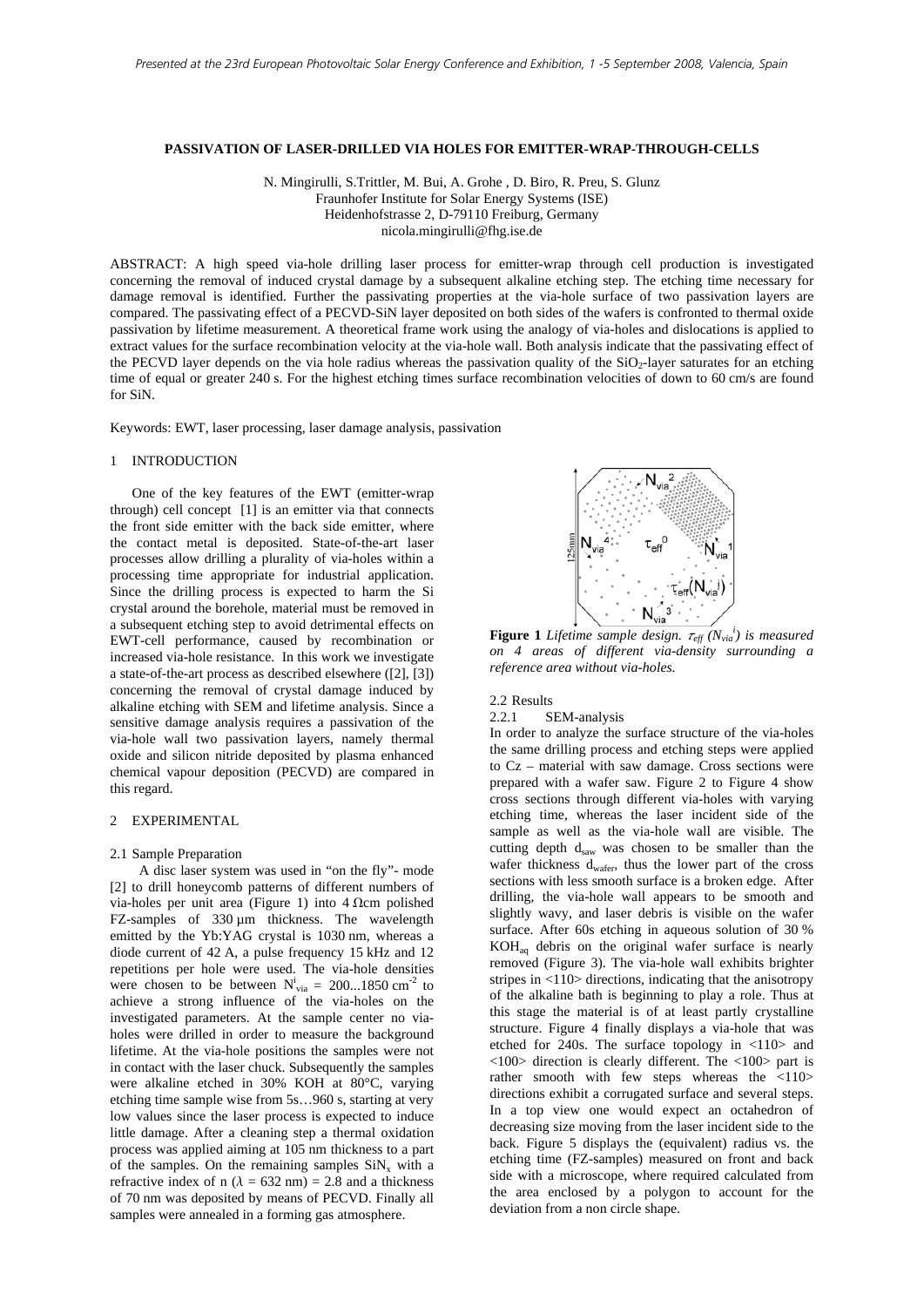

**Figure 2** *Cross section of via-hole in Cz-wafer after drilling. Laser debris is present on the surface. The viahole wall appears to be smooth.* 



**Figure 3** *Cross section of via-hole in Cz-wafer after*   $t_{KOH} = 60s$ . The anisotropy of the alkaline etch is visible.<br>**1105 - 1105 - 1105** - 1105



**Figure 4** *Cross section of via-hole in Cz-wafer after*   $t_{KOH}$ =60s. The anisotropy of the alkaline etching leads to *a direction dependence of the surface topology. In <100> direction the surface is smooth with some steps whereas in <110> direction the surface is corrugated and exhibits several steps.* 



**Figure 5** *(Equivalent) radius vs. etching time microscopically measured on both wafer sides. If necessary an equivalent radius was calculated from the area enclosed by a polygon to account for deviations from the circle shape.* 



**Figure 6** *upper part: absolute lifetime dependence on etching time for PECVD-SiN and thermal SiO2 for Nvia=295cm-2; lower part: ratio of effective lifetime to background lifetime for both layers for*  $N_{via} = 295$ cm<sup>-2</sup>

### 2.2.2 Lifetime Analysis

 For lifetime measurement a WCT 120 QSSPC-set up by Sinton Consulting was used illuminating the samples on the side of smaller diameter of the conical via hole. For the case that the area fraction of the via-holes exceeded 5% this was accounted for in the optical factor assuming the light entering a via-hole not to be absorbed. Lifetimes were evaluated at the injection density  $\Delta n =$  $5x10^{14}$  cm<sup>-3</sup>. Figure 6 displays results of lifetime measurement for both sample types at a via-hole density of  $N_{via} = 295$  cm<sup>-2</sup>.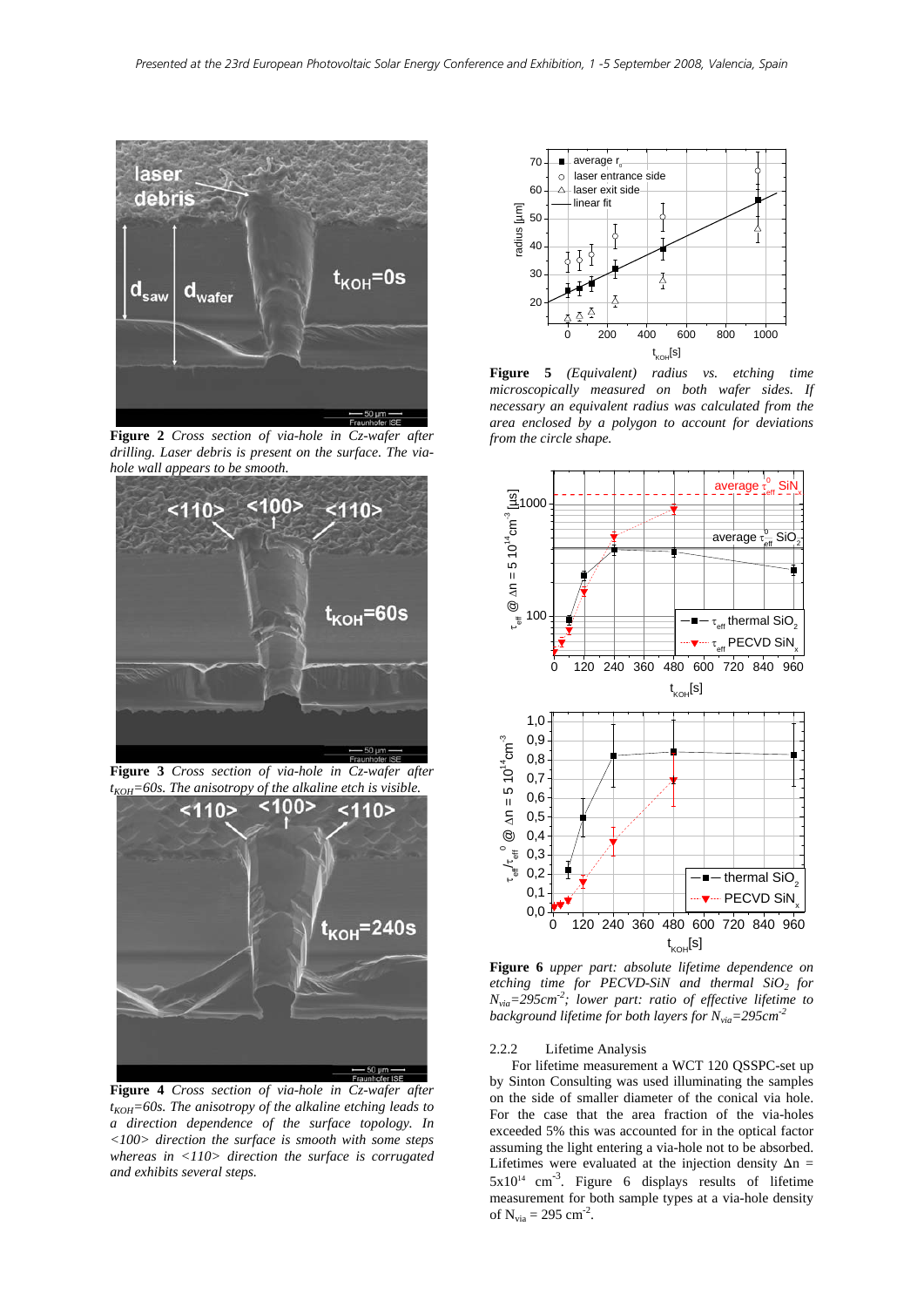

**Figure 7** *Inverse*  $\tau_{\text{eff}}$  *vs.*  $N_{\text{via}}$  *for different etching times with fits according to Opdorp et al. for SiN layer. Recombination decreases with etching time as well as decreasing via-hole density. The extracted Svia ranges from 18200cm/s to 60cm/s (Table 1).* 

The lifetime measured on the samples with thermal oxide increases with etching time, reaches a maximum value at  $t_{KOH}$  = 240s and then slightly decreases. Considering the ratio of effective lifetime and background lifetime  $\tau_{\rm eff}$  /  $\tau_{\text{eff}}$ <sup>0</sup> a clear saturation starting at t<sub>KOH</sub> = 240s can be observed. Thus the passivation cannot be improved by further etching leading to the conclusion that the via-hole is laser damage free.

Lifetime for the SiN-samples increases even for the lowest etching times, whereas it is lower than for the oxide samples for  $t_{KOH} = 60s$  and 120s and and exceeds the lifetime of oxide samples above 240s. Hence the layer has some passivating effect inside the via-hole as has already been observed in previous work ([3],[4]). The ratio however increases and remains at lower values than for the oxide samples for all etching times realized, and no saturation with etching time nor a maximum can be observed. Thus the passivation quality of PECVD-SiN improves with increasing via-hole radius.

In order to compare the samples further it is helpful to extract a parameter that describes the recombination activity independently of background lifetime. A model originally derived to describe recombination activity of dislocations by Opdorp et al. is applied, resulting in a lifetime attributed to "via-hole-recombination" ([3], [4]):

$$
\tau_{via}(N, r_0, S) \approx \frac{1}{2\pi DN} \left[ -\ln(r_0 \sqrt{N}) - 1.17 + \frac{D}{Sr_0} \right] \quad \text{eq. 1}
$$

The term reduces to the first two summands for diffusion limited recombination  $(S \gg D/r_0)$  and to the third for boundary rate limited rcombination  $(S \ll D/r_0)$ . In the latter case the recombination depends linearly S,  $r_0$  and N. The effective lifetime  $\tau_{\text{eff}}$  is assumed to be determined by a surface, bulk and via-hole contribution:

$$
\frac{1}{\tau_{\text{eff}}} = \frac{1}{\tau_{\text{via}}} + \frac{1}{\tau_s} + \frac{1}{\tau_b} = \frac{1}{\tau_{\text{via}}} + \frac{1}{\tau_{\text{eff}}^0}
$$
 eq. 2



**Figure 8** *Inverse* $\tau_{\text{eff}}$  *vs.*  $N_{via}$  *for different etching times with fits according to Opdorp et al. for SiO layer. The*  values of  $S_{via}$  of the oxide samples is about half of the *values of the SiN-samples.* 

Figure 7 displays the inverse lifetime measured on the SiN samples. Recombination systematically decreases with etching time and increases with via-hole density to a large extent. The recombination value at  $N_{via} = 0$  was measured at the sample center. The data points marked with asterisk exhibited lifetime dips in spatially resolved measurements not correlating with the shape of the viahole area, and were therefore not considered in the following fit. Error-weighted fitting of the data according to eq. 1 with  $S_{via}$  as free parameter results in values starting with 18200 cm/s up to 60 cm/s (Table 1) whereas average radius values from the microscopic measurements where used. The error is estimated to be about 30%. The background surface recombination velocity was calculated to range between 10…15 cm/s assuming the bulk lifetime to be Auger-limited.

It is interesting that S does not tend to the thermal velocity of electrons for very low etching time as has been found for different laser processes in previous work [3]. A possible interpretation is that a passivating effect of the SiN-layer is present even for the lowest etching time meaning that the near surface bulk of the via-hole is only moderately damaged so that the physical surface does play a role in the recombination dynamics of the via-hole. On the other hand the sensitivity of the method is limited for very high recombination velocities.

Figure 8 displays the same graph for the SiO-samples. Recombination generally decreases with etching time, however for  $t_{KOH}$  equal or greater 240s there is no improvement. Further it can be observed, that for low etching times the inverse lifetime depends in the expected manner on via density, however for  $t_{KOH}$  equal or greater 240s this is partly not the case. In spatially resolved lifetime measurements the oxide passivation was found to exhibit lateral inhomogenities affecting the areas of  $N_{via}^2$  and  $N_{via}^4$  for higher etching times, since background recombination plays a significant role in this etching time regime. Since the change in background lifetime cannot be quantified it was neglected in the fits (Table 1). In Figure 9 the extracted values for the two passivation layers can be compared.  $S_{via}$  of the  $SiO<sub>2</sub>$ samples decreases up to  $t_{KOH} = 240$  s whereas for higher etching time it does not change significantly indicating that all damage detectable with this method is removed.